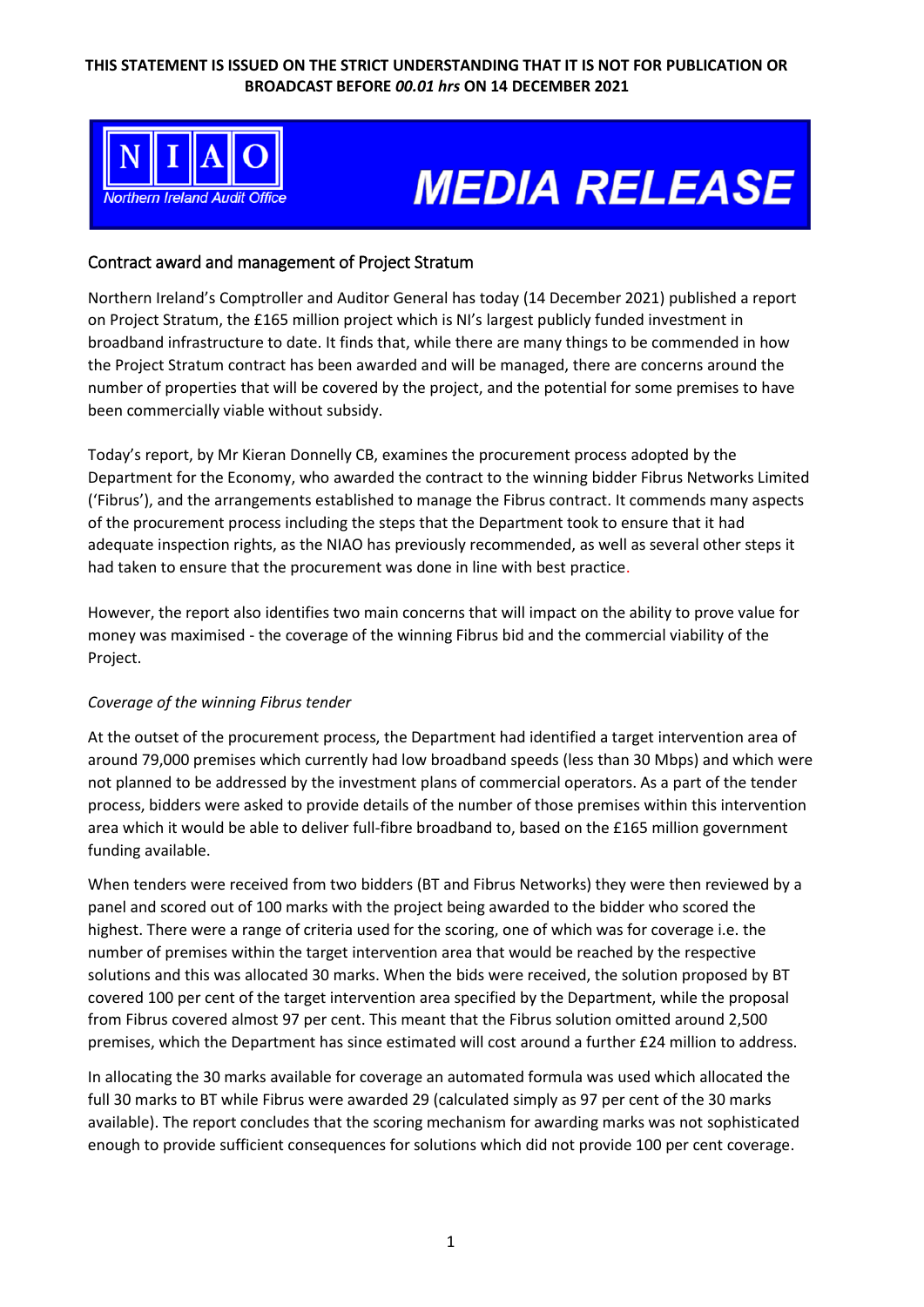## **THIS STATEMENT IS ISSUED ON THE STRICT UNDERSTANDING THAT IT IS NOT FOR PUBLICATION OR BROADCAST BEFORE** *00.01 hrs* **ON 14 DECEMBER 2021**

Commenting on the report's findings Mr Donnelly said:

*"This ambitious Project aims to widen access to high speed broadband in Northern Ireland, and specifically to help redress the disparity between access in urban and rural areas. I am surprised, therefore, that the procurement scoring methodology allowed the solution proposed by Fibrus to score so highly in relation to coverage given that it did not propose to cover the full intervention area and the cost of making up the shortfall, estimated at £24 million, will be so substantial. While I accept that the scoring method was undertaken in line with the tender documentation issued to bidders, in my opinion it did not make sufficient reduction in the scoring to account for the impact of delivering less than 100 per cent coverage.*

*"At the same time, I want to recognise that the Department has done a lot of things well in the procurement, learning lessons from past procurement processes."*

### *Commercial viability*

The report also notes that in September 2020, shortly after the Department had issued letters intending to award the Project Stratum contract to Fibrus, the unsuccessful bidder (BT) submitted details to the Department of its planned further investment to extend fibre coverage providing speeds above 30 Mbps to premises across Northern Ireland. This submission included 16,000 premises which had been identified within the Project Stratum target intervention area and which initially were part of BT's bid.

Subsequently in April 2021, BT further announced that it intended to invest £100 million in the next 12 months to expand the availability of 1Gbps broadband to a further 100,000 premises and maintain its current network. BT confirmed that the investment would cover rural villages across Northern Ireland, including villages that already featured in the Project Stratum intervention area. BT has noted that it is normal that plans can change because of operational issues and that the updated premises data it provided in September 2020 reflected changes to its commercial build and future plans that had occurred since its last Open Market Review.

### Mr Donnelly added:

*"Project Stratum was intended to provide high speed full-fibre broadband to the target intervention area on the basis that these areas were commercially unviable. The fact that BT have now released plans to invest in the Project Stratum target intervention area raises questions about whether some of the premises included within the project were already commercially viable, and if the overall level of public subsidy afforded to this project was required."*

ENDS